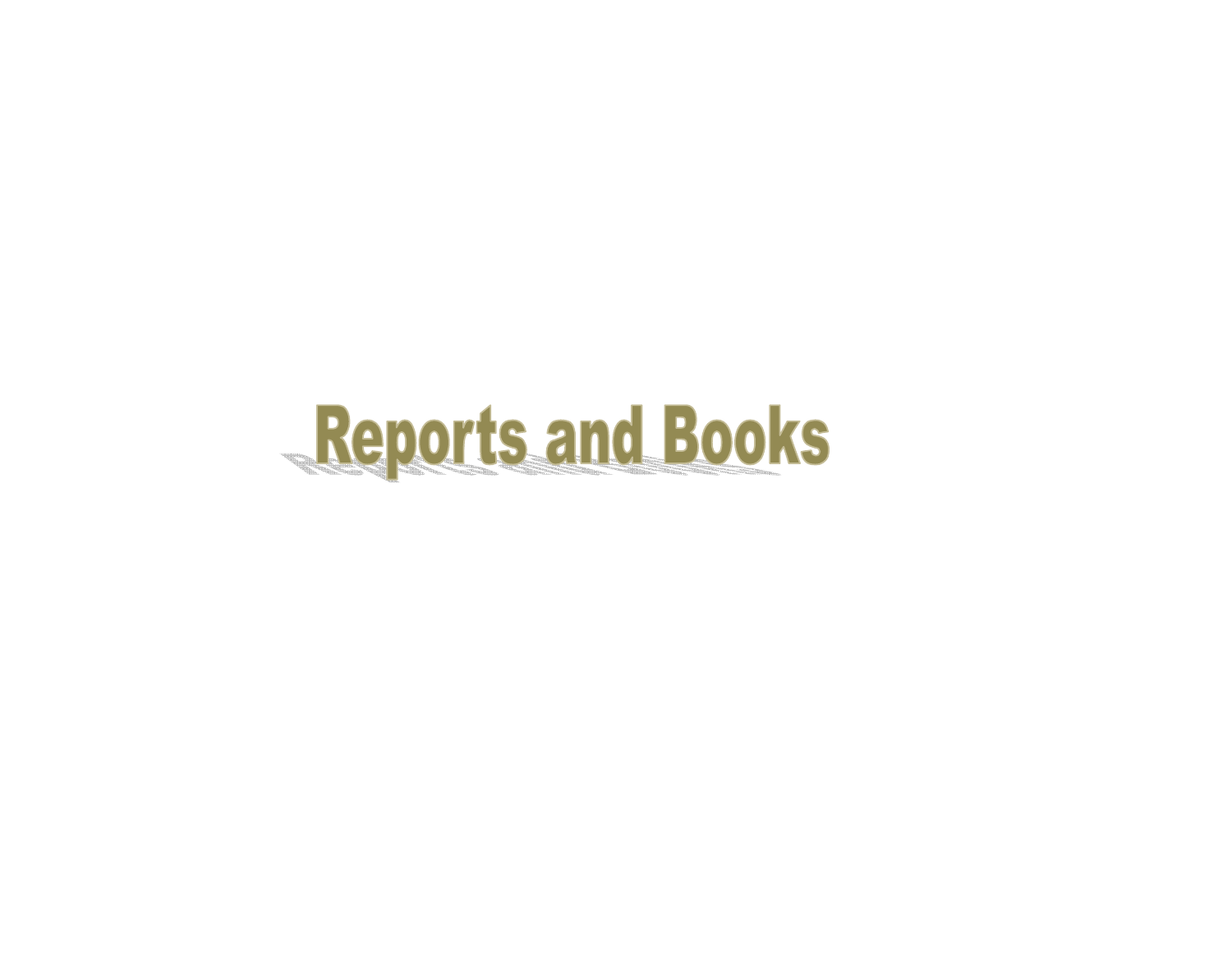

Title: Gender-based violence in Pakistan: a scooping study. Publishing place: Islamabad

Publishing year: 2011

Description: viii, 84 p

Size: 8.5x11

Language: English

Books and Reports

# **CONTENTS**

Acknowledgement Acronyms and abbreviations Executive Summary

- 1. Introduction
- 2. Literature Review
- 3. Donors and International NGOs
- 4. Findings
- 5. Towards Pakistan free of gender based violence
- 6. Annexure
- 7. Bibliography

# About the Report

This report provides discussion of this complex area is contextualized in the disadvantages faced by ordinary Pakistani women, with the aim to analyze the problem through a gender-sensitive and responsive lens. A qualitative research methodology was adopted for this study, which uses both primary and secondary data collection and analysis.

The study approached 110 respondents from four identified groups: NGOs and international NGOs specializing in addressing gender-based violence in Pakistan; gender experts and other key informants in the public sector, international NGOs, UN and the donor community, Pakistani print and electronic media professionals and experts on gender, women, human rights, law and legal aid, media advocacy, research and management etc.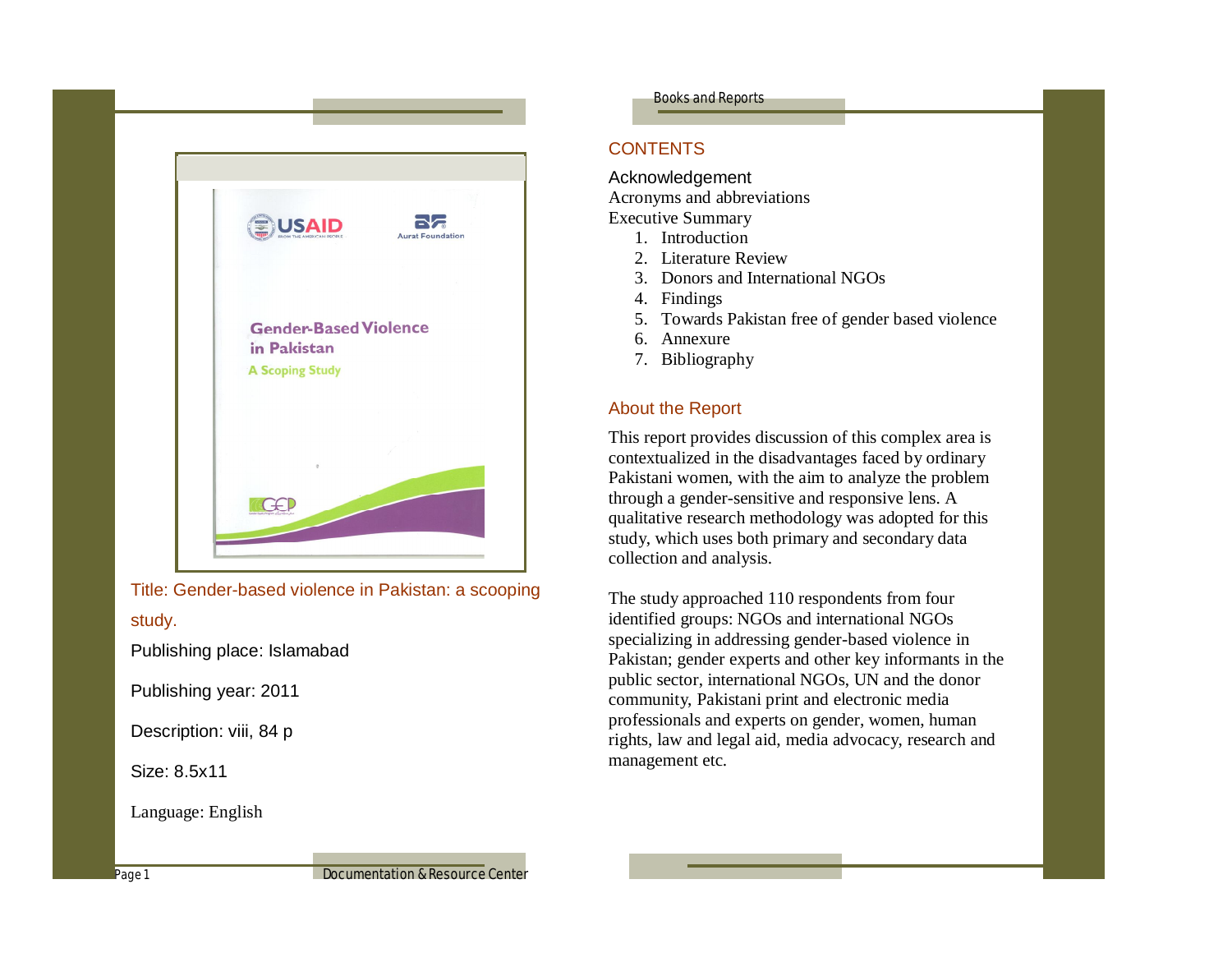

Title: Silent Cry: Domestic Violence in NWFP Communities, baseline survey.

Compiled: Zubaida Khaled Publishing place: Peshawar Publishing year: 2005 Description: 256 p; tables & graphs Size: 8.5x11 Language: English

#### Books and Reports

# **CONTENTS**

#### Preface

Background

Summary analysis and conclusions

Chapter 1: Baseline Survey

Chapter 2: Respondent's Profile

Chapter 3: Socio-culture context and Gender Roles

Chapter 4: Emerging patterns of Domestic violence

Appendices

List of tables

#### About the Report

Talking about domestic violence is considered a trespass because there is a very thin line between private and public spheres. In these circumstances, where both personal and political matters are handled by the society, it is very difficult to talk about the domestic violence. Discussing domestic violence is considered as peeping inside someone's home. Carrying out a survey on this sensitive issue was not an easy job. The districts selected for the survey were Charsadda, Swabi and Swat. The criterion used for the selection of the districts was; increased number of incidence of violence reported from the selected districts, stronger adherence to traditional and conservative life style of the communities, representing particular geographic regions of the Province.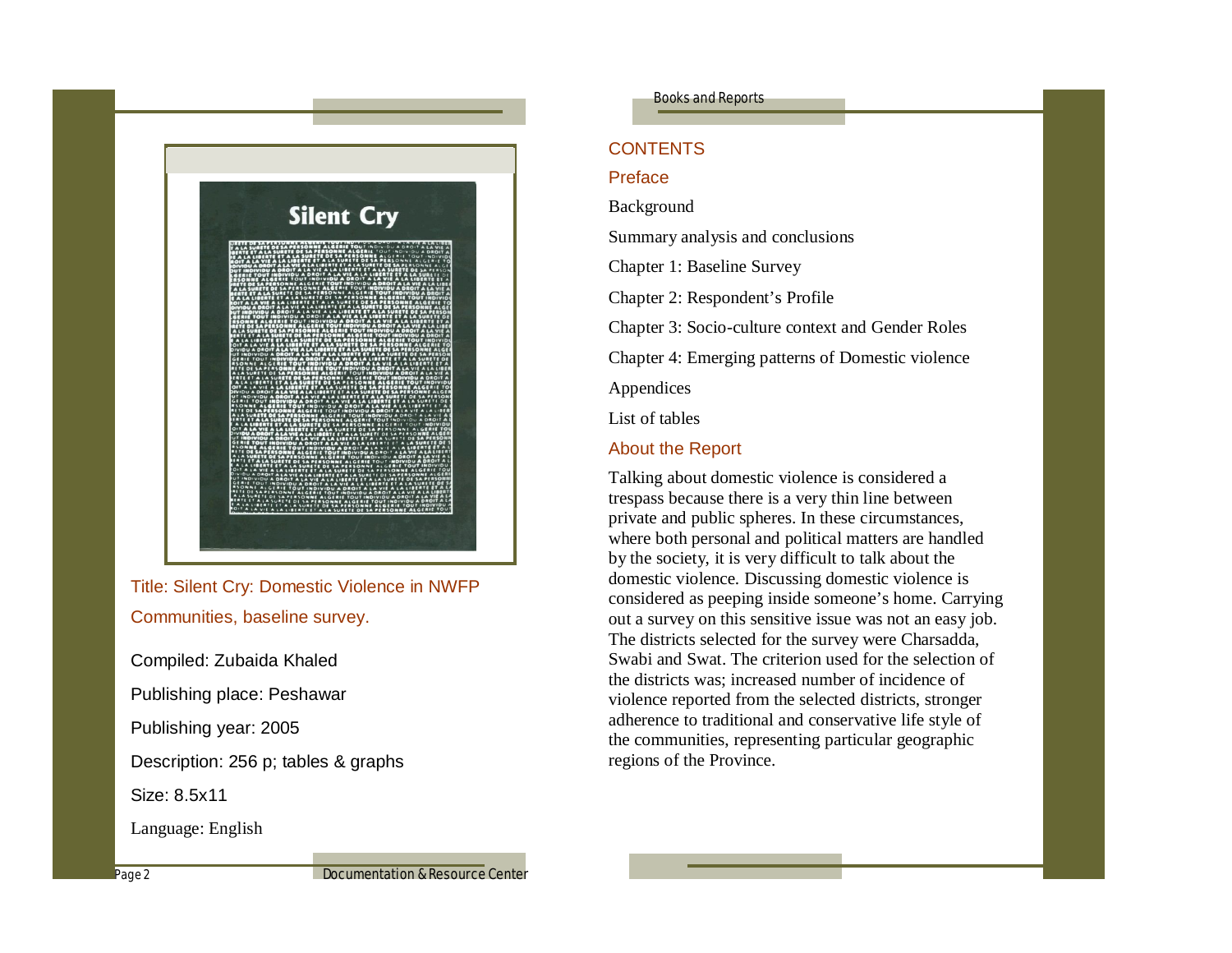

Title: SWARA: Women as Property. Author: Muhammad Ali Baba Khel Publishing place: Peshawar Publishing year: 2003 Description: 74 p

Size: 8.5x11

Language: English

#### Books and Reports

## **CONTENTS**

#### Preface

Acknowledgement Chapter 1: A panoramic view of a Pushtoon's life Chapter 2: Swara the Custom Chapter 3: Swara in Practice Chapter 4: Status of Swara in Islam Chapter 5: A symposium of Scholars on Swara Chapter 6: Stark Realities Chapter 7: Spotlighting Swara by Media Chapter 8: Law Vs Tradition **Conclusion** Glossary Annexures

## About the Report

This research paper is an attempt to present the difference between the real essence of Swara and the customary practice of this Pushtoon tradition in Human Rights perspective.

This study provides meaning, history, origin and various definitions of Swara for the sake of conceptual clarity.

The areas where this tradition has been practiced are also indicated. The stories of the people who suffered at the hands of Swara have been included to emphasis the severity of situation.

The literary endeavors of Pushtoon scholars, writers, short stories & dramas produced by PTV & PBC along with motion picture of Swara has been included in this research.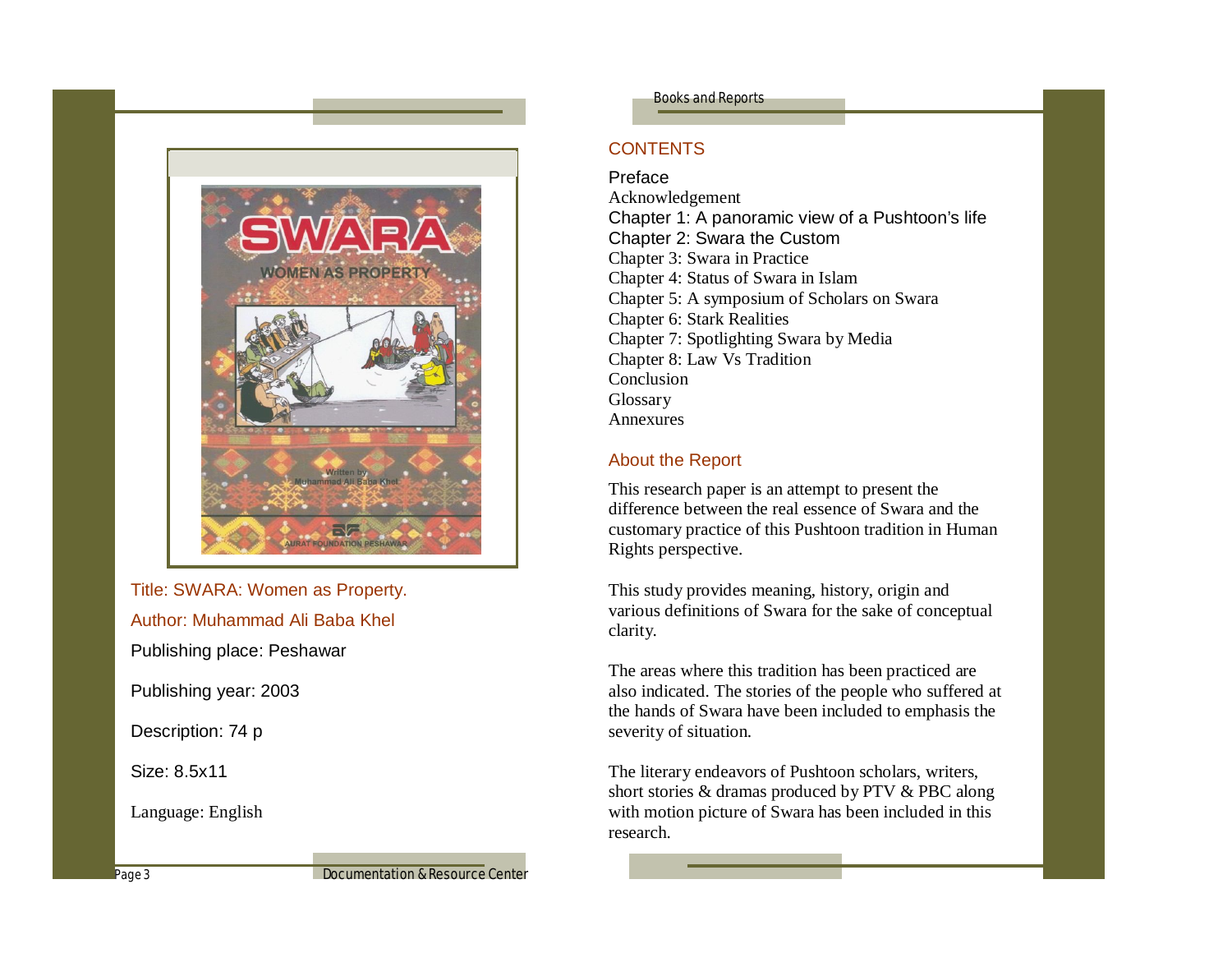

Title: Strom in the shelter: lesson learnt from the Mera Ghar.

Author: Uzma Khan

Publishing place: Peshawar

Publishing year: 2006

Description: 71 p; photographs

Size: 6x9

Language: English

#### Books and Reports

# **CONTENTS**

#### Author's Note

Abbreviations

- 1. Background
- 2. Chronology of Events
- 3. Lessons Learnt

# About the Report

This report is divided into three parts, part one includes background, explains how Aurat Foundation's Peshawar office became involved in legal aid and crisis counseling and eventually established Mera Ghar.

Part two, Chronology of Events, describes what happened during the short period from the project being funded to the shelter being closed. As attempt has been made to use external sources, especially newspaper reports, as much as possible to give a variety of views on the happenings of this critical period.

Part three, Lessons Learnt, compiles the views of the key players and observers and attempts to analyses the events to gain an understanding of what happened and the kinds of alliances and strategies which could have helped.

Documenting the experience of Mera Ghar will do more than merely create awareness about the potential problems in establishing a shelter for women in crisis.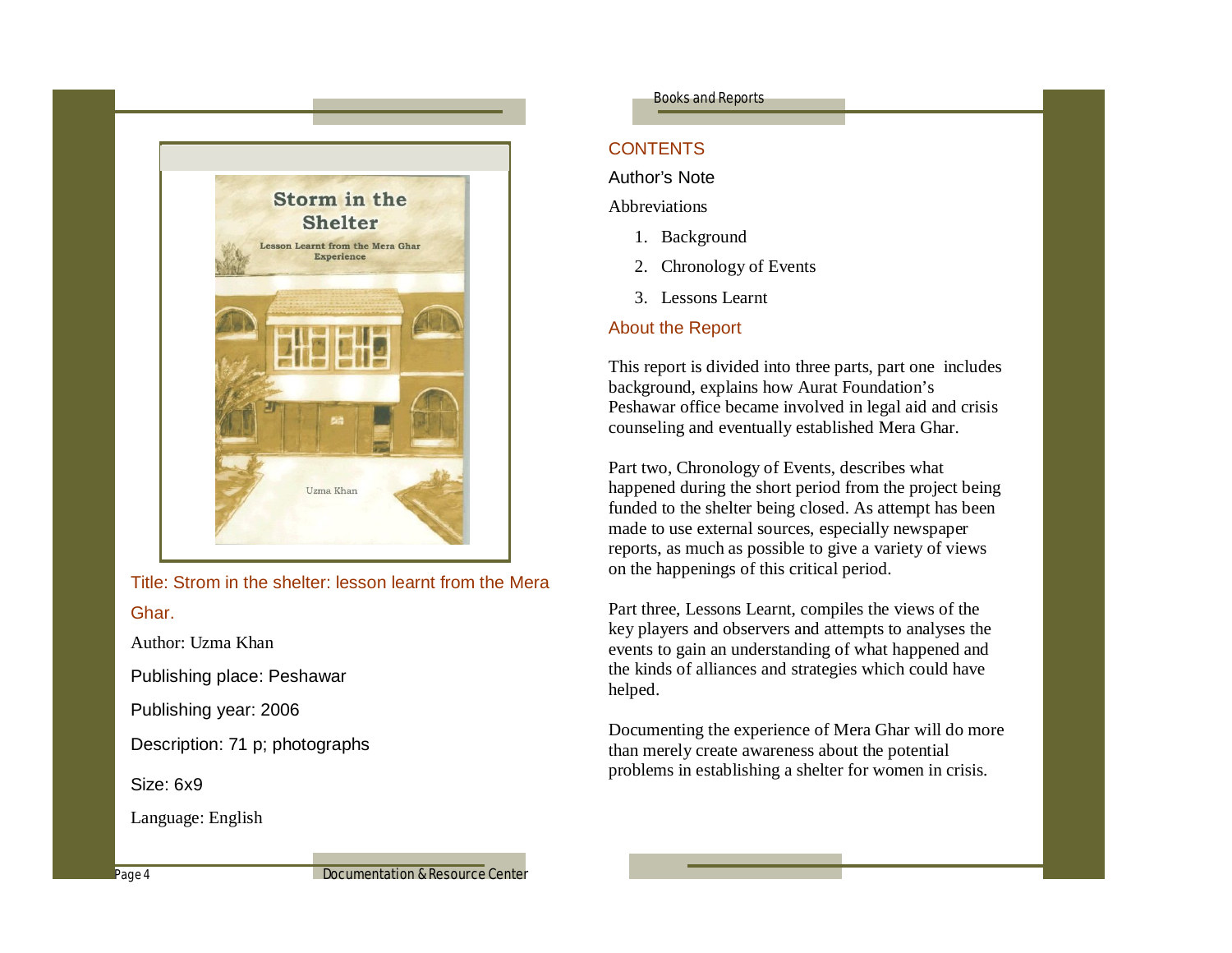

Title: Annual report on situation of violence against women in Pakistan 2008: collection and compilation of statistics on incidents of violence against women. Publishing place: Islamabad

Publishing year: 2009

Description: vii, 58 p; tables & graphs

Size: 8.5x11

Language: English

Books and Reports

# **CONTENTS**

#### Introduction

Chapter 1: An overview of incidents of violence against women in Pakistan during 2008.

Chapter 2: An overview of incidents of violence against women in Punjab during 2008.

Chapter 3: An overview of incidents of violence against women in Sindh during 2008.

Chapter 4: An overview of incidents of violence against women in NWFP during 2008.

Chapter 5: An overview of incidents of violence against women in Balochistan during 2008.

Chapter 2: An overview of incidents of violence against women in Federal Capital (ICT) during 2008. Appendices

# About the Report

The data of violence against women contained in this report has already been shared with the media and civil society through four provincial and national quarterly report compiled during 2008.

The present report is the amalgamation of these reports in a holistic manner with brief comments on the occurrence of some obvious patterns relation to violence against women in Pakistan starting from January 1 to December 31.

Although, the year 2008 was particularly bad from the perspective of overall violence in society, it could be described worse than previous years as far as violence against women was concerned.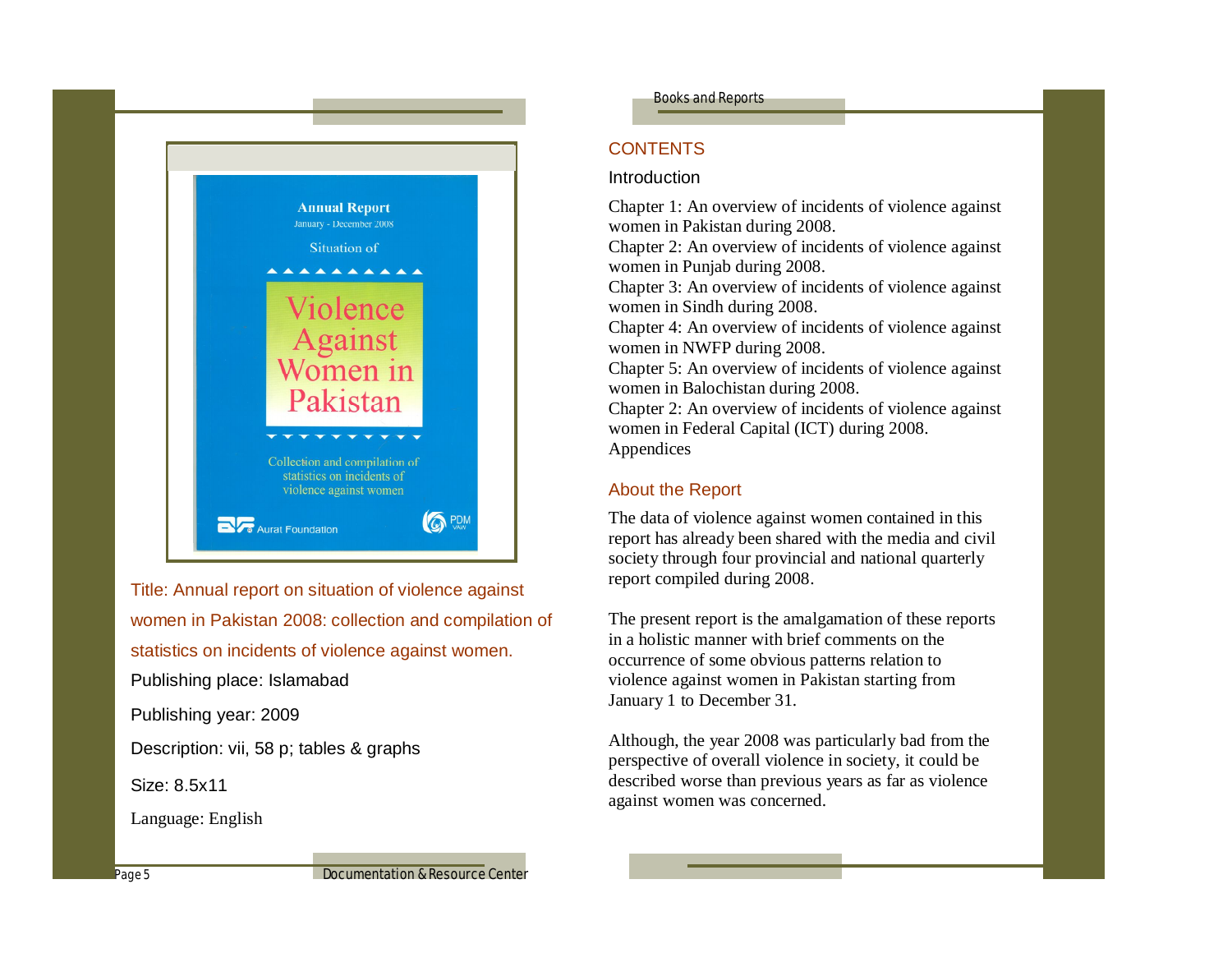

Title: Annual report on situation of violence against women in Pakistan: a qualitative review of statistics for 2009. Publishing place: Islamabad Publishing year: 2010

Description: xxiv, 58 p; tables & graphs

Size: 8.5x11

Language: English

#### Books and Reports

## **CONTENTS**

#### Preface

Executive Summary Section One: Context: State, Society and History Section Two: Overview of VAW Cases in Pakistan Section Three: Overview of VAW Incidents in Punjab Section Four: Overview of VAW Incidents in Sindh Section Five: Overview of VAW Incidents in Khyber Pakhtunkhwa Section Six: Overview of VAW Incidents in Balochistan Section Seven: Overview of VAW Incidents in ICT List of Tables List of Figures List of Acronyms Glossary

# About the Report

This national study is a compilation of the four regional reports put together by four provinces and Islamabad capital.

This is a qualitative review of statistics for violence against women in Pakistan during 2009. The reported statistics are nothing but a true copy, only larger in size, of an earlier report in this series.

One purpose in collecting this data and its dissemination is to continue reminding decision-makers and stakeholders of the gravity of the VAW situation in Pakistan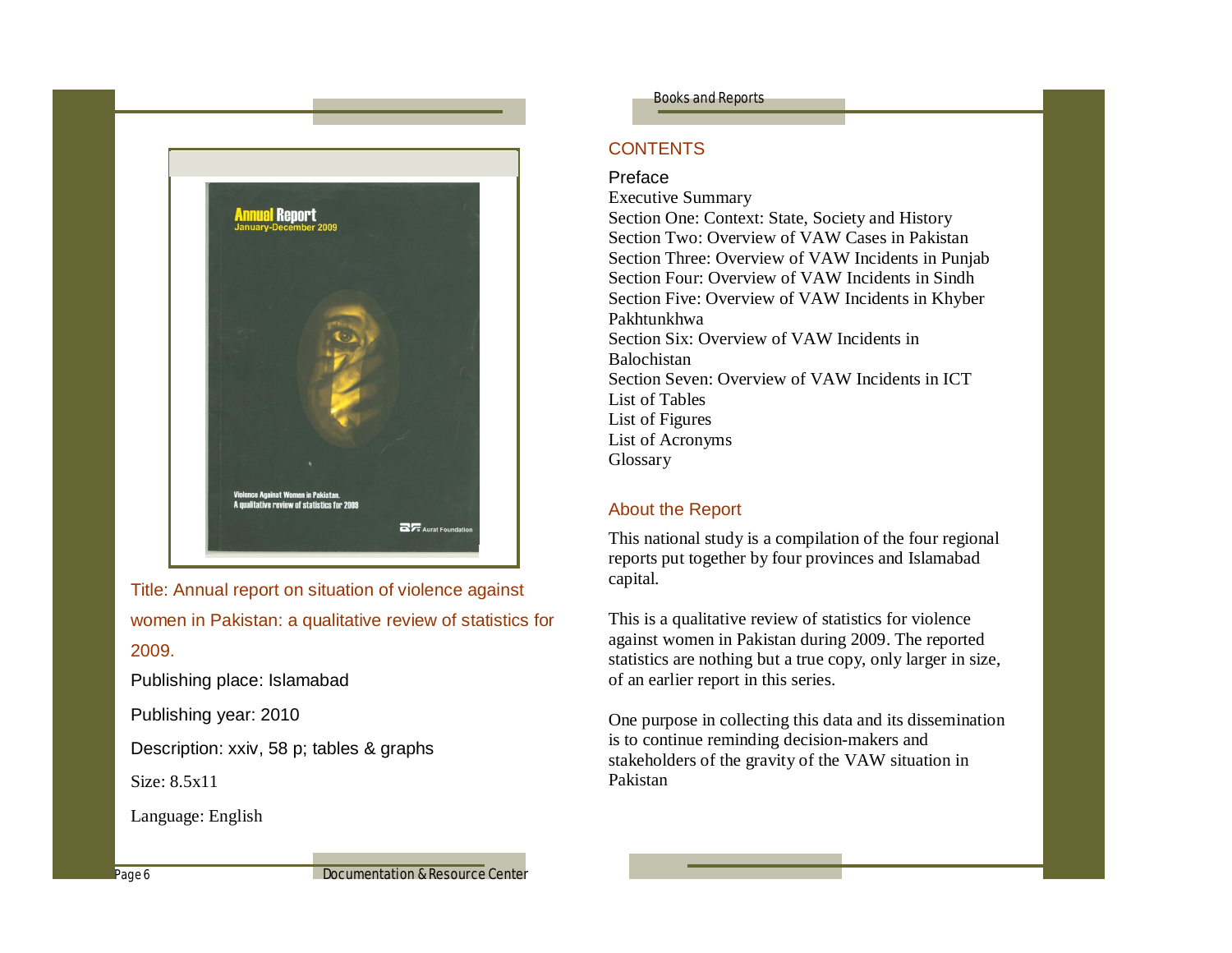

Title: Annual report on situation of violence against women in Pakistan: a qualitative review of statistics for 2010.

Publishing place: Islamabad

Publishing year: 2011

Description: xvi, 63 p; tables

Size: 8.5x11

Language: English

#### Books and Reports

## **CONTENTS**

List of Acronyms Local Glossary Global Glossary Acknowledgement Preface Executive Summary Section One: Context: State, Society and History Section Two: Overview of VAW Cases in Pakistan Section Three: Overview of VAW Incidents in Punjab Section Four: Overview of VAW Incidents in Sindh Section Five: Overview of VAW Incidents in Khyber Pakhtunkhwa Section Six: Overview of VAW Incidents in Balochistan Section Seven: Overview of VAW Incidents in Islamabad Capital Territory (ICT) **Conclusion** Annexure

## About the Report

The present report is the third in the series Violence Against Women (VAW) in Pakistan, presenting a qualitative review of VAW statistics for the year 2010. The present report forms part of the actions undertaken by Aurat Foundation for providing momentum to the efforts for advocacy, policy and law reforms for enforcement of measures in collaboration with other like-minded civil society organizations, groups and activists.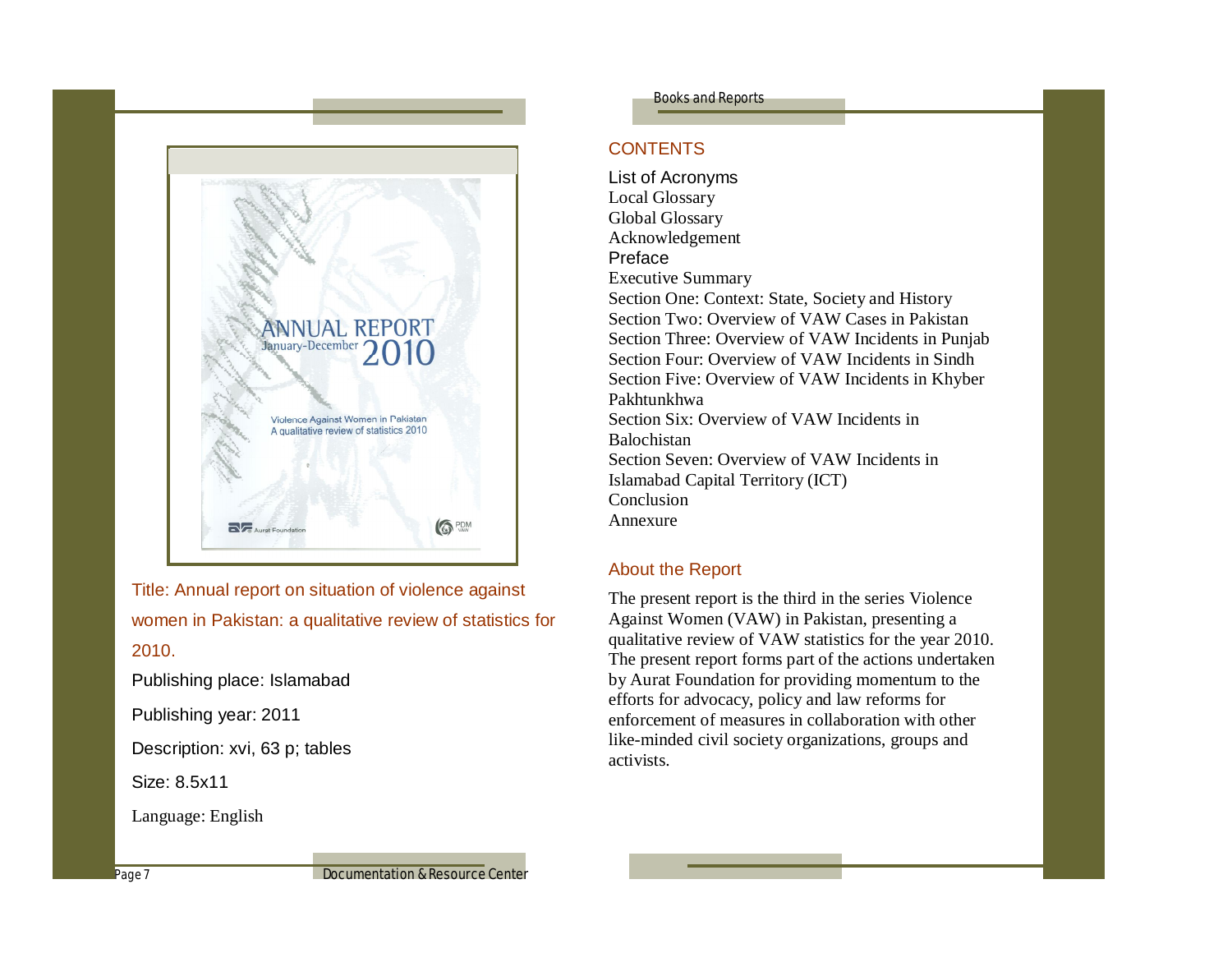

# **Title: Kari Nahi Shaheed Aurtain** Edited by: Rabeea Hadi & Wasim Wahga. Publishing place: Islamabad Publishing year: 2009

Description: 74 p

Size: 7x9.5

Language: English & Urdu

Books and Reports

# **CONTENTS**

Major Lacunas in the law on Honour Killing Buried in Time By Kamila Hyat Institutional Reforms for Elimination of Violence against Women in Pakistan By Naeem Mirza Declaration on the Elimination of Violence against Women.

Cases of Violence against Women in Pakistan during the first three quarters of 2008 By Rabeea Hadi. Why gather data on violence against women? By Wasim Wagha.

Islamabad Declaration on killing/burying women alive in the name of honour and other customary practices. Kia Tum bhi Ayesa Sochtay Ho by Farhana Is To You?  $=$  Yeh Tum Ho? By Gumnam Victim = Mazloom By Mohsin Jafri Nam Nahad Ghairat key Nam per By Khawar Ahmad. Mein Inkar Karti Hoon By Aliya Mirza Meri Neend sey Ankhein Jalti Rahein By Aliya Miraz Ayhed-e-Nou ki Awaz By Anees Haroon The Voice of Silence = Khamoshi Ka Shor By Atiya Dawood To My Daughter  $=$  Apni Baiti key Nam By Atiya Dawood Hamein Kia Karna Chahiey Mazajon mein yas agai hey hamari By Manoo Bhai Aurtoon per tashadud key khatmey ka Eilan (UNO)

Tashadud key nit naiy rujhanat aur shiddat: Kiyon By Anees Haroon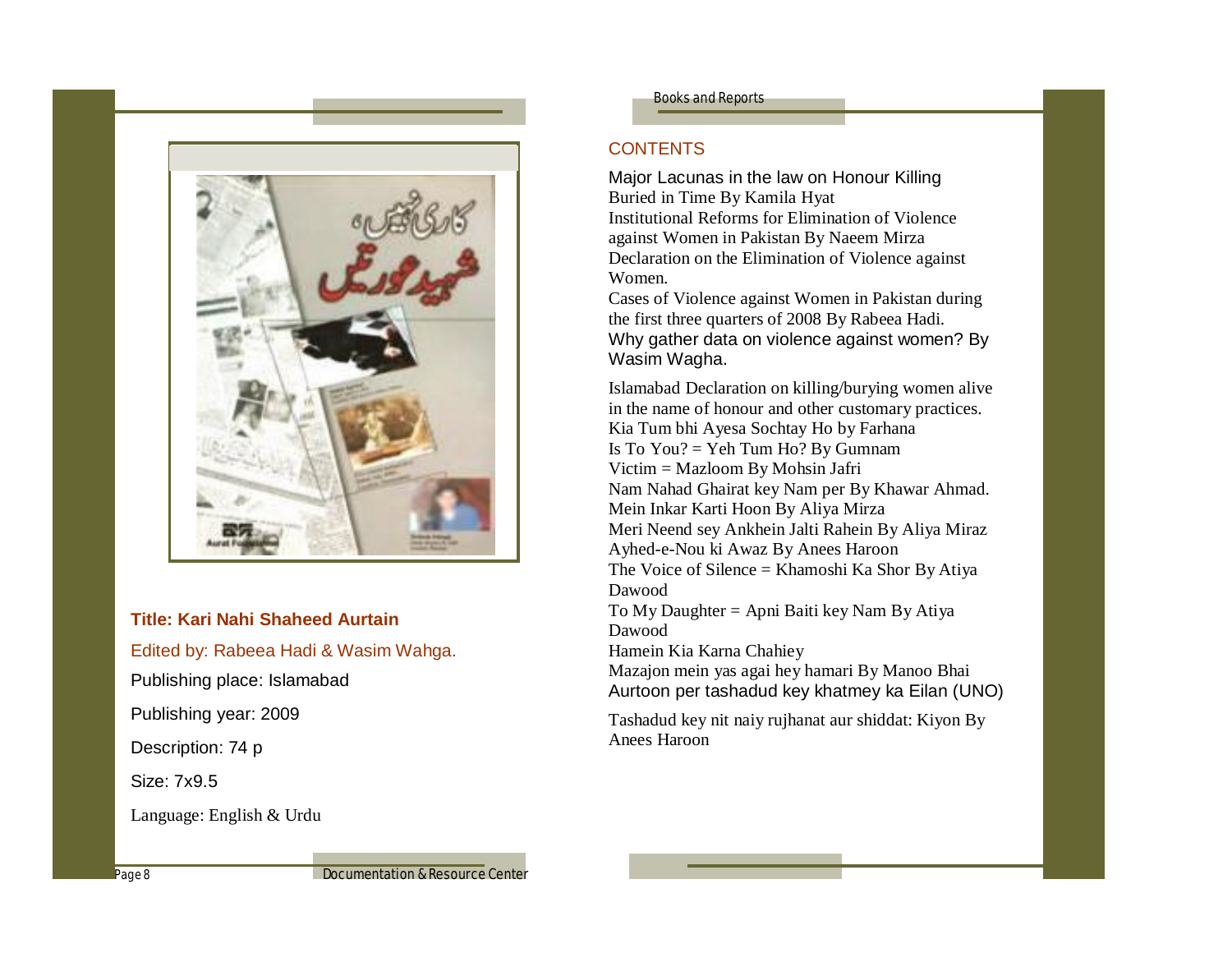

**Title: Violence Against Women: case studies from Bangladesh, Nepal and Pakistan** Publishing place: Karachi

Published by: City Press

Publishing year: 1999

Description: 94 p

Size: 5.5x8.8

Language: English

Books and Reports

# **CONTENTS**

#### Bangladesh

Transgressive acts, heroic feats by Elora Halim Chowdhury Naripokkho: Fighting crimes of hate

#### Nepal

Violence against women in Nepal through culturally appropriated sexual space by Madhuri Singh Case study: Dolma, a victim of domestic violence Case study: Trafficking and domestic violence Case study: Bigamy, domestic violence and rape SAATHI: Fighting violence against women

#### Pakistan

Case study: Perwez, a victim of karo-kari by Muhammad Yaqub (AF) and Ghaffar Malik (SDS) Aurat Foundation: Advocacy and Interventions Case study: Story of Parveen Martha AGHS Legal Aid Cell: An introduction War Against Rape: An introduction Bedari: Crisis Intervention Programme

## About the Report

This book is a compilation of selected case studies shared in the Regional Workshop on Violence against Women held in Karachi from November 21- 23, 1997, organized jointly by Aurat Foundation and the Asia Foundation. The stories of gross violations of human rights and sexual abuse of women reflect the extent and the magnitude of VAW in Bangladesh, Nepal and Pakistan.